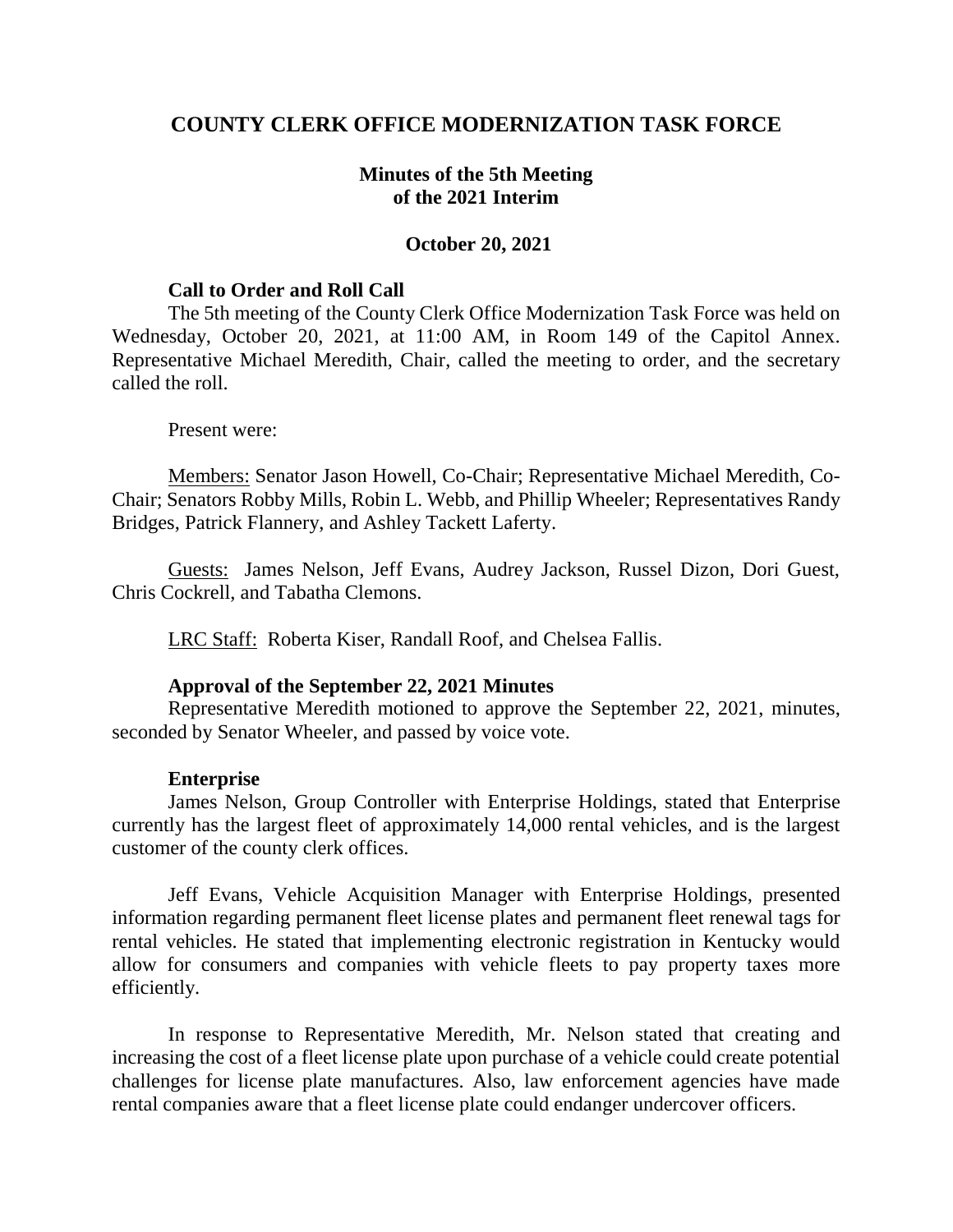In response to Senator Wheeler, Mr. Evans stated that county clerks receive annual documentation showing which vehicles have been removed from Enterprise's fleet for property tax purposes. Upon purchase of a license plate, Enterprise would pay the annual ad valorem tax for the permanent fleet renewal tag without having to replace the license plate tag annually.

In response to Representative Bridges, Mr. Nelson stated that Enterprise is looking for guidance from the Kentucky General Assembly on permanent fleet tags. Mr. Evans also stated that surrounding states have implemented the permanent fleet renewal tag with success.

In response to Representative Flannery, Mr. Nelson stated that the definition of a fleet vehicle in Kentucky would be established by the Kentucky General Assembly.

### **Carvana**

Audrey Jackson, Manager of Carvana Government Affairs, presented a slide show regarding the functionality of Carvana. Ms. Jackson stated that consumers utilizing the E-Commerce option have access to a larger scale marketplace and a convenient buying process. In Kentucky, Carvana serves five markets, employs approximately 600 people, and has two locations. In 2020, approximately 3,000 vehicles were sold, and from January 1, 2020 to July 30, 2021, approximately 2,500 vehicles were sold in Kentucky. Licensed dealers in surrounding states have the authority to inspect the vehicle identification number (VIN), improving delays with title and registration. Licensed dealerships also have the ability to apply for title transfers on behalf of a customer purchasing a vehicle, supporting lenders by ensuring their lien is correctly recorded on a title.

In response to Senator Mills, Ms. Jackson stated that if a licensed dealership incorrectly records the VIN number of a purchased vehicle, the state could still inspect the report.

## **Kentucky County Clerks Association**

Chris Cockrell, Montgomery County Clerk, and Tabatha Clemons, Grant County Clerk with the Kentucky County Clerk's Association, shared a presentation regarding Ohio's electronic modernization of registration and titling. Ms. Clemons stated that at the Clermont County Clerk's office, the use of electronic printing for titles has eliminated procedures for duplicate titles. The system pre-prints titles in numerical order, assigns a sequencing number, and is printed from the county clerk's office with a bar code, increasing security for the titling system and eliminating the batch system. The Ohio auto dealers who use an electronic system are able to select which vendor best suits their needs. The state also provides a free system for dealers.

Committee meeting materials may be accessed online at https://apps.legislature.ky.gov/CommitteeDocuments/350